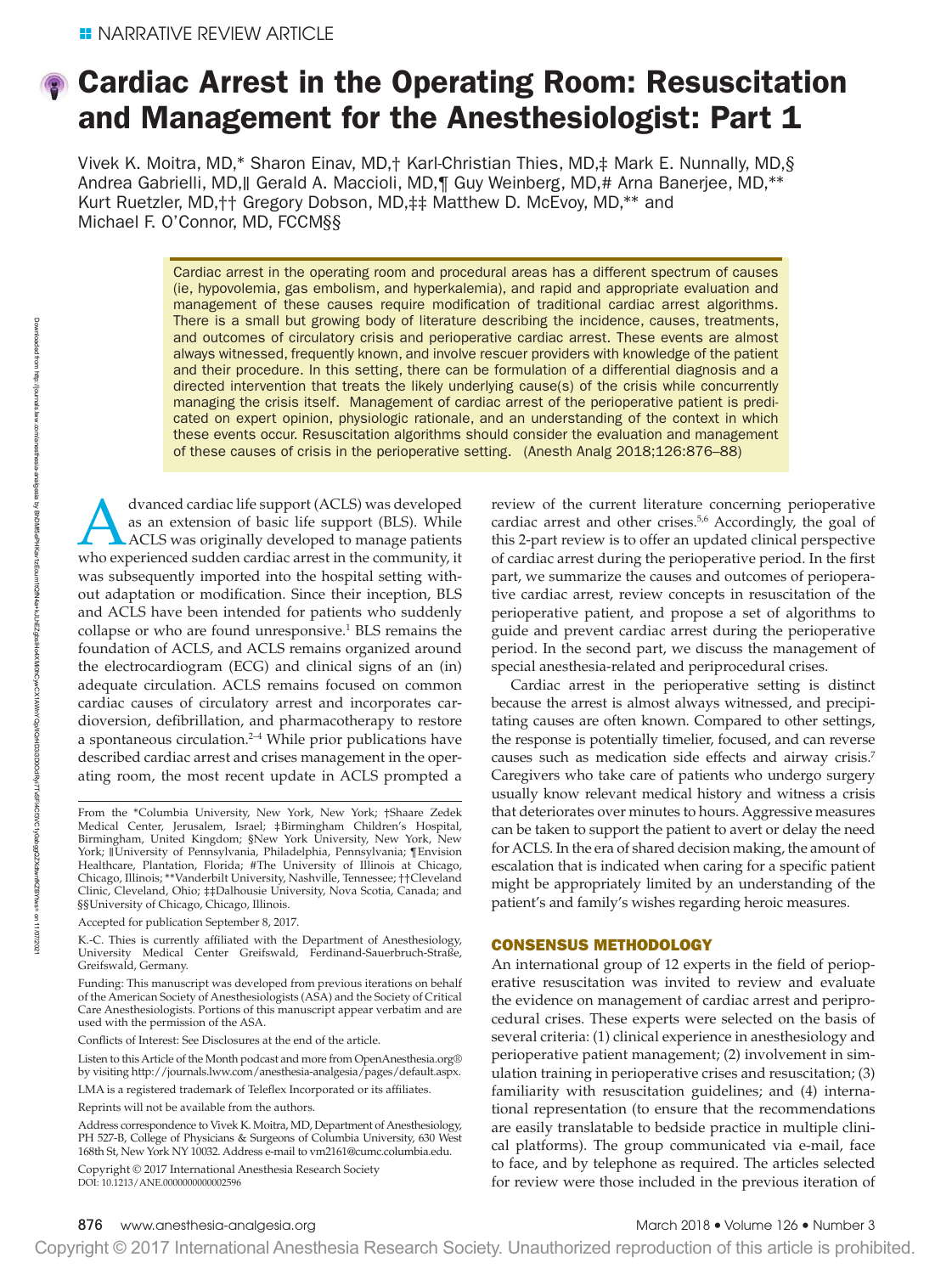these guidelines (which underwent repeat scrutiny) and relevant articles that had been published since 2012 and available on PubMed on the specific topics to be discussed. Disagreements among committee members were discussed in an attempt to reach consensus and in case of ongoing dissent adjudicated by 2 of the authors (V.K.M. and M.F.O.).

## CAUSES OF PERIOPERATIVE CARDIAC ARREST

The spectrum of causes of circulatory crisis and cardiac arrest may be very different than anywhere else inside the hospital or outside it. Vagal responses to surgical manipulation, vagotonic anesthetics, sympatholysis from anesthetic agents, β-blockers, and the suppression of cardiac-accelerator fibers arising from T1 to T4 in patients undergoing neuraxial anesthesia are common causes of perioperative bradycardia.8,9 Hypoxia associated with difficult airway management is a well-recognized cause of cardiac arrest in the operating room.10–13 Pulseless electrical activity (PEA) from hypovolemia is a common cause of cardiac arrest in hemorrhaging patients in the operating room. The unique and broad differential diagnosis of circulatory collapse in the periprocedural period includes anesthetic conditions such as inhalational and intravenous anesthetic overdose; neuraxial blockade, local anesthetic systemic toxicity, and malignant hyperthermia; respiratory causes such as hypoxemia, auto– positive end-expiratory pressure (PEEP), and bronchospasm; and cardiovascular etiologies such as vasovagal and oculocardiac reflexes, hypovolemic shock, air embolism, increased intraabdominal pressure, transfusion and anaphylactic reactions, tension pneumothorax, pacemaker failure, prolonged QT syndrome, and electroconvulsive therapy.<sup>10-13</sup>

## PERIOPERATIVE CARDIAC ARREST OUTCOMES

Over the past 5 years, multiple studies have reported increased survivorship after perioperative arrest compared to arrests in the general population or on inpatient hospital wards.7,10,14–16 Another study of surgical patients reported encouraging survival statistics, with the lowest survivorship (<20%) among patients who were elderly, had higher American Society of Anesthesiologists status, emergency procedures, contaminated wounds, and high preoperative dependency.17 Previous observations of lower survivorship after cardiac arrest at night and on weekends have been replicated.16,18,19 Perhaps paradoxically, survivorship and neurologic outcomes from cardiac arrest are better when they occur in the postanesthesia care unit as compared to the operating room or intensive care unit. This may be related to the different etiologies leading to arrest in that setting.16

A recently published analysis of cardiac arrest data from the National Anesthesia Clinical Outcomes Registry revealed that the incidence of cardiac arrest associated with anesthesia is approximately 5.6 per 10,000 cases (951 arrests in 1,691,472 cases), which is considerably lower than previous estimates.<sup>20,21</sup> This analysis also observed that the rate of cardiac arrest increased with age and American Society of Anesthesiologists physical status. Unexpectedly, the study reported a higher rate of cardiac arrest and death among males. A recent study of patients who experienced cardiac arrest within 24 hours of surgery found that asystole was the most common cardiac arrest rhythm.16 Survivorship after asystole in the perioperative period, however, is significantly higher (30.5%–80%) compared to survivorship after inpatient asystolic arrest (10%).<sup>7,16,22</sup>

## PRECARDIAC ARREST CONSIDERATIONS

Surveys of anesthesiologists document lack of awareness of both basic and anesthesia-related knowledge of resuscitation and cardiac arrest.23,24 One study documented delay in the cardioversion and defibrillation of patients with shockable rhythms in the perioperative setting.25 To rescue a patient from crisis, caregivers must recognize the patient is in crisis and institute effective action.<sup>26-28</sup> Recognition that a patient is in crisis is more difficult in the periprocedural setting because the patient is sedated or under general anesthesia (precluding adequate monitoring of their mental status); their respirations are often controlled (preventing tachypnea or apnea); surgical positioning often frustrates assessment (lateral, prone, steep Trendelenburg); and large portions of their body are covered with drapes. Failure to rescue is an often-invoked "cause" of cardiac arrest and morbidity/mortality and is generally the product of hindsight bias shaping the evaluation of the care rendered.<sup>29</sup> While failure to rescue does occur, it almost certainly occurs less frequently than it is suggested. In many (likely most) instances, the underlying cause of crisis is so severe that the patient's demise is inevitable, even if maximal support is instituted in a timely fashion.26,30

## Escalating Care

Escalation of care includes higher levels of monitoring and more advanced supportive measures. Decisions about higher levels of monitoring or evaluation require consideration of the patient's history, current clinical status, anesthetic, and procedure. Insertion of invasive monitors should not delay supportive care. Almost every unstable patient should be monitored with an arterial line. Central venous access is appropriate when monitoring central venous pressures or venous oxygen saturations help guide resuscitation, or when caregivers anticipate infusing vasoconstrictors over longer periods of time. Over the past decade, clinicians have increasingly performed point of care ultrasound in unstable patients to make quick diagnoses and manage a crisis.31 The decision to escalate the level of monitoring is a clinical judgment that encompasses all relevant patient and surgical factors and is beyond the scope of these recommendations.

## Clinical Progression to Shock

Anesthesiologists commonly administer titrated boluses of vasoactive drugs (ie, phenylephrine, ephedrine, vasopressin, norepinephrine, and epinephrine) to unstable patients. Often, small boluses of vasopressin (arginine vasopressin 0.5–2 units IV) may improve hemodynamics when escalating bolus doses of catecholamines have failed. The use of arginine vasopressin and its analogs in low-flow states, cardiac arrest, and hypotension refractory to catecholamines has been extensively documented.32–35 A reasonable sequence of care for the unstable patient who is progressing toward shock is outlined in the first part of Table.

## Left Ventricular Failure

Echocardiography and invasive monitors such as the pulmonary artery catheter guide the management of left ventricular (LV) failure. Hypovolemia can cause or contribute to shock in patients with poor LV function and should be remedied before institution of any pharmacologic therapies. Hypotensive euvolemic patients with LV shock are treated with inotropic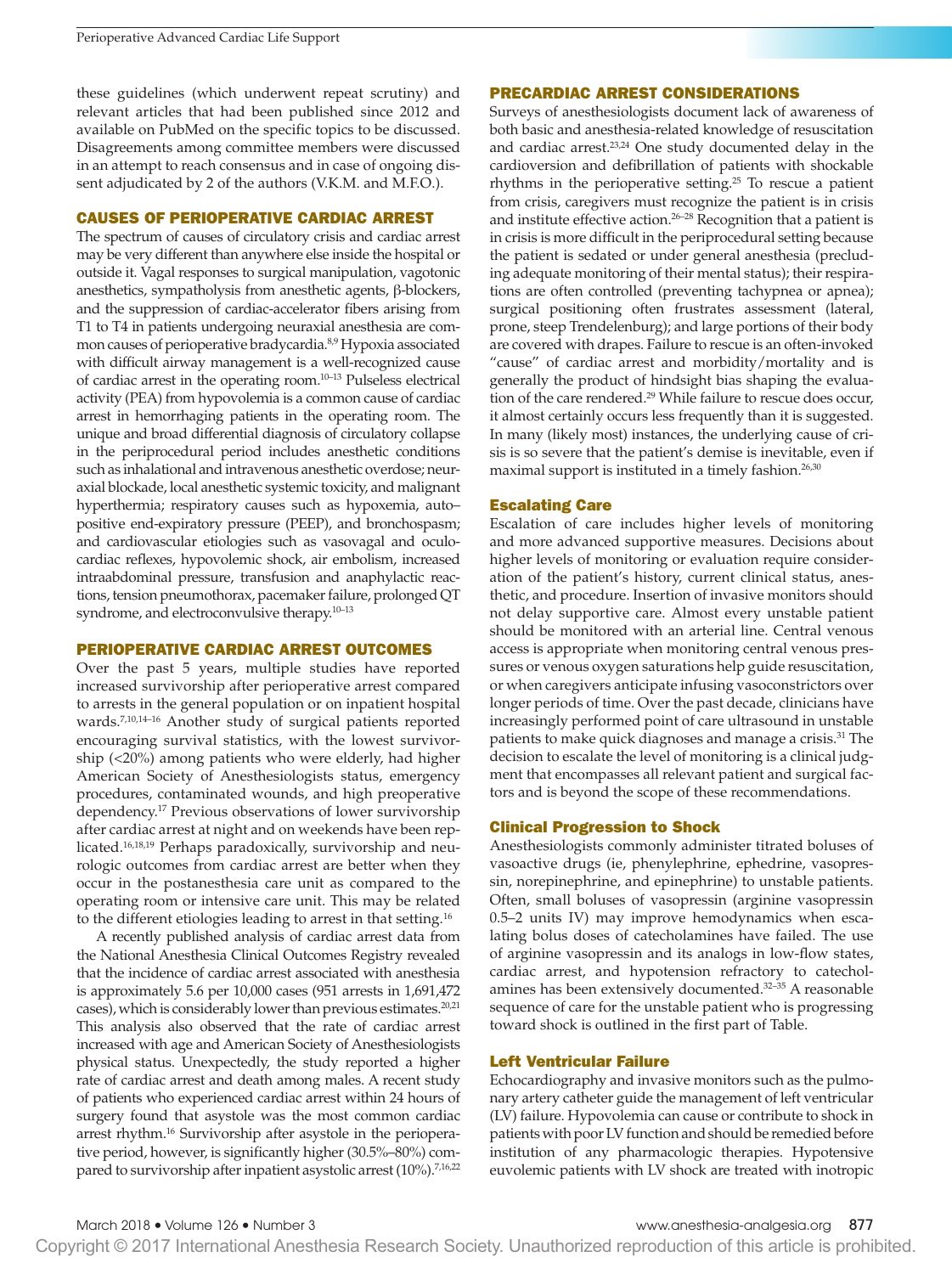Table. Corrective Measures for Clinical Progression to Shock and a Modified Stepwise Approach for Cardiac Arrest in the Operating Room Based on American Heart Association 2010 and 2015 ACLS Guidelines and the 2008 International Liaison Committee on Resuscitation Consensus Statement on Postcardiac Arrest Syndrome Corrective Measures for Clinical Progression to Shock • Recognize crisis • Call for help • Call for defibrillator • Hold procedure and reduce/hold anesthetic if feasible  $\cdot$  Administer 1.0 Fio<sub>2</sub> • Confirm airway positioning and functioning • Assess oxygen source and anesthetic circuit integrity • Review Etco<sub>2</sub> trends before hemodynamic instability • Administer IV fluids wide open Generate a Differential Diagnosis • Evaluate procedure and consult with procedural colleagues • Review recently administered medications • Obtain chest radiograph perform thoracic ultrasound to rule out tension pneumothorax if airway pressures acutely increased • Obtain echocardiogram (transesophageal echocardiogram if patient is intubated or has a surgically prepped chest) to evaluate ventricular filling, ventricular function, and valvular function and to exclude pericardial tamponade (eg, FEER or similar examination) • Empiric replacement therapy with corticosteroids (in patients who have not been previously treated with steroids, 50 mg of hydrocortisone IV and 50 μg of fludrocortisone per os/ng is an appropriate dose) Perioperative Cardiac Arrest Circulation **•** Check pulse for 10 s • Effective 2-rescuer CPR: 1. Minimize interruptions 2. Chest compression rate 100–120 compressions∙minute−1 3. Depth 2 in, full decompression, real-time feedback 4. Titrate CPR to A-line BP diastolic 40 mm Hg or  $Eto<sub>2</sub>$  20 mm Hg • Drug therapy • Attempt CVL placement Airway **Airway 1980 • Bag mask ventilation until intubation** • Endotracheal intubation • Difficult airway algorithm Breathing **• Respiratory rate 10 breaths∙minute**<sup>-1</sup>  $\cdot$  V<sub>T</sub> to visible chest rise  $\cdot$  T<sub>i</sub> 1 s • Consider ITV Defibrillation • Defibrillation if shockable rhythm • Repeat defibrillation every 2 min if shockable rhythm Postcardiac Arrest • Invasive monitoring • Final surgical anesthetic plan • Transfer to ICU

Abbreviations: ACLS, advanced cardiac life support; BP, blood pressure; CPR, cardiopulmonary resuscitation; CVL, central venous line; Etco2, end-tidal carbon dioxide; FEER, focused echocardiographic evaluation and resuscitation; Fio<sub>2</sub>, fraction of inspired oxygen concentration; ICU, intensive care unit; ITV, inspiratory threshold valve; IV, intravenous;  $T_{1}$ , inspiratory time;  $V_{\tau}$ , tidal volume.

agents and medications that reduce afterload.36,37 In patients with known, significant diastolic dysfunction, therapy with lusitropic agents such as milrinone enhances ventricular relaxation to improve cardiac output. Increasingly, mechanical support with intraaortic balloon pumps, ventricular assist devices, and extracorporeal life support (also referred to as extracorporeal membrane oxygenation) is utilized in hospitalized patients who are believed to have good potential for recovery from severe LV shock, right ventricular (RV) shock, and cardiac arrest.<sup>38,39</sup> Figure 1 outlines 1 approach to manage a patient with LV shock.

## RV Failure

Similar to LV shock, RV shock is best guided by a combination of invasive monitors such as the pulmonary artery catheter and/or echocardiography. In most instances, an acute rise in pulmonary vascular resistance (often in the setting of a chronic cause of pulmonary hypertension) causes and sustains RV shock.<sup>40</sup> A combination of inotropes, systemic arterial vasoconstrictors, and pulmonary artery vasodilators such as nitric oxide manage RV shock. In contrast to the management of LV shock, the use of systemic arterial vasoconstrictors for RV dysfunction may improve end-organ perfusion and cardiac output (Figure 2).<sup>40,41</sup> Administering vasopressin to enhance blood pressure may decrease the pulmonary vascular resistance-to-systemic vascular resistance ratio because vasopressin's constrictive effects spare the pulmonary vasculature compared to norepinephrine and phenylephrine.<sup>42,43</sup> Over the past several years, mechanical support devices, including ventricular assist devices and extracorporeal membrane oxygenation, have been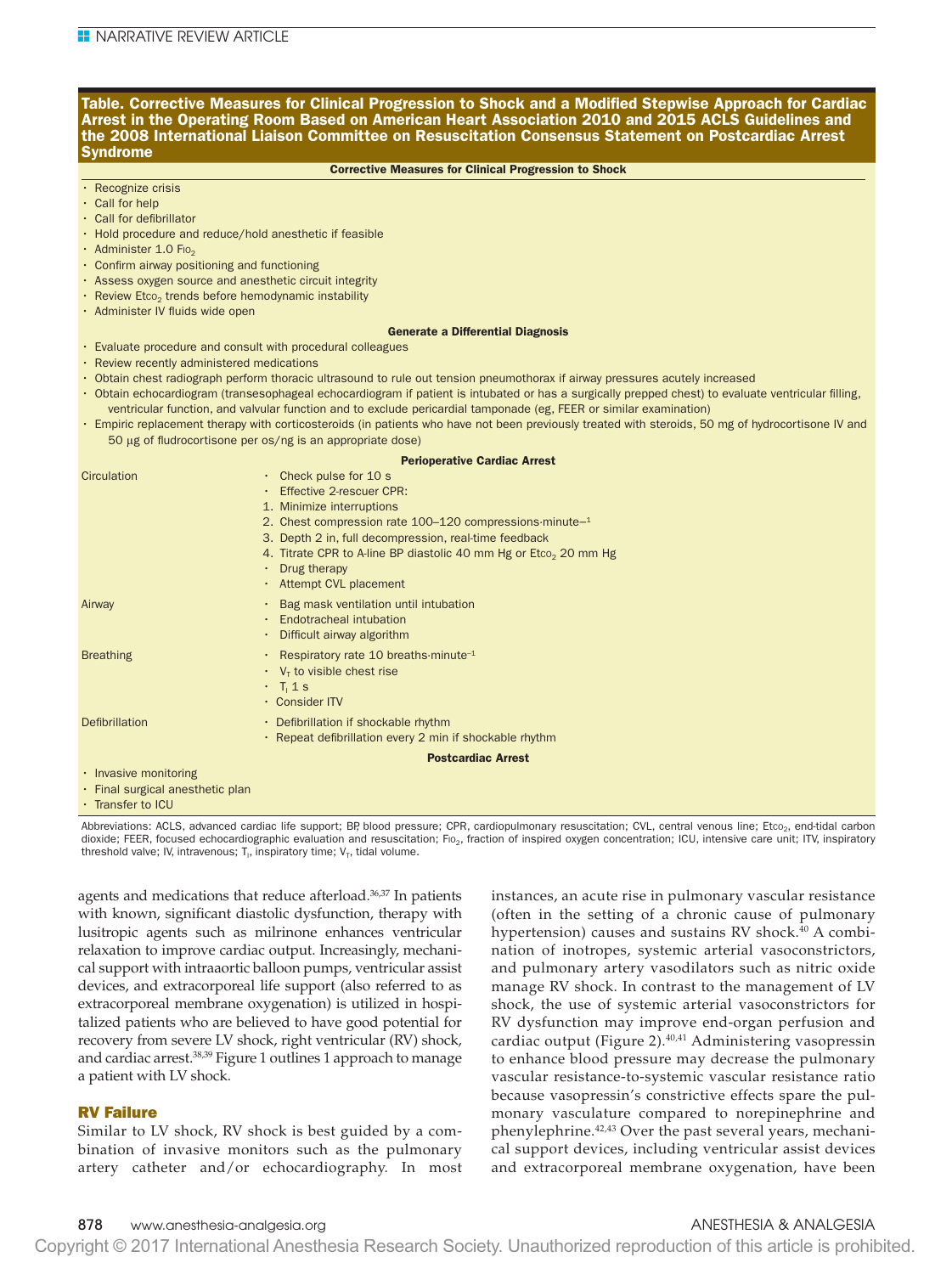Figure 1. Treatment algorithm of LV failure with cardiogenic shock. CVP indicates central venous pressure; ECMO, extracorporeal membrane oxygenation; Hct, hematocrit; IABP, intraaortic balloon pump; LV, left ventricular; LVAD, left ventricular assist device; PEEP, positive end-expiratory pressure; PPV, pulse pressure variation; pRBC, packed red blood cell; PTX, pneumothorax; R/O, rule out; Scvo<sub>2</sub>, central venous oxygen saturation; SPV, systolic pressure variation;  $Svo<sub>2</sub>$ , mixed venous oxygen saturation; SVR, systemic vascular resistance in dyne·second−1·cm–5·m–2; TEE, transesophageal echocardiography; ZEEP, zero end-expiratory pressure.



utilized with increasing frequency in patients with RV shock.38,39

## Hypovolemia and Systolic and Pulse Pressure Variation

Hypovolemia can cause perioperative hypotension, circulatory crisis, and shock. Over the past decade, pulse pressure variation (PPV) and systolic pressure variation (SPV) have replaced central venous pressure monitoring as bedside indicators of volume responsiveness in hypotensive patients. While these measurements are most reliable in intubated, mechanically ventilated patients who are synchronous with appropriate ventilator settings (>8 mL/kg), there is a growing literature that suggests that SPV and PPV can be measured in spontaneously breathing patients with only slightly diminished reliability.<sup>44,45</sup> If the PPV or SPV exceeds the threshold value of 12%–15%, fluid administration or increased preload will likely increase stroke volume.<sup>46</sup> The plethysmographic signal from a pulse oximeter may suggest fluid responsiveness.<sup>47</sup> Importantly, the presence of RV shock or any of the causes of obstructive shock (auto-PEEP, cardiac tamponade, tension pneumothorax, pulmonary hypertensive crisis, and abdominal compartment syndrome) will produce elevated SPV and PPV that do "not" predict

volume responsiveness.48,49 Excessive tidal volumes (>10 mL/kg), increased residual volume and lung compliance (emphysema), and decreased chest wall compliance (thirddegree chest burn, obesity, prone position) increase PPV and SPV, and criteria for volume responsiveness should be adjusted in these conditions.50 Assessing heart–lung interactions via PPV or stroke volume variation in the setting of cardiac arrhythmias such as atrial fibrillation or frequent premature ventricular contractions is not reliable.<sup>50</sup>

Hypotension and PPV/SPV values of <10% suggest that hypotension and shock will not improve with fluid resuscitation. While the passive leg raise (a quick, reversible, and often easy-to-perform maneuver that raises the patient's legs to assess changes in blood pressure and hemodynamics) also predicts volume responsiveness, it is not especially practical in the operating room.51–54 Although ultrasound assessment of inferior vena cava diameter variation with respiration may predict volume responsiveness, it is also not practical during a wide variety of operations (abdominal, cardiac, thoracic) or patient positions (lateral, prone, sitting).<sup>55,56</sup> Evaluation of the SVC diameter is possible with either transesophageal echocardiography or transthoracic echocardiography and is more practical in many operative settings. Esophageal Doppler assessment of aortic blood velocity is also predictive of

## March 2018 • Volume 126 • Number 3 www.anesthesia-analgesia.org 879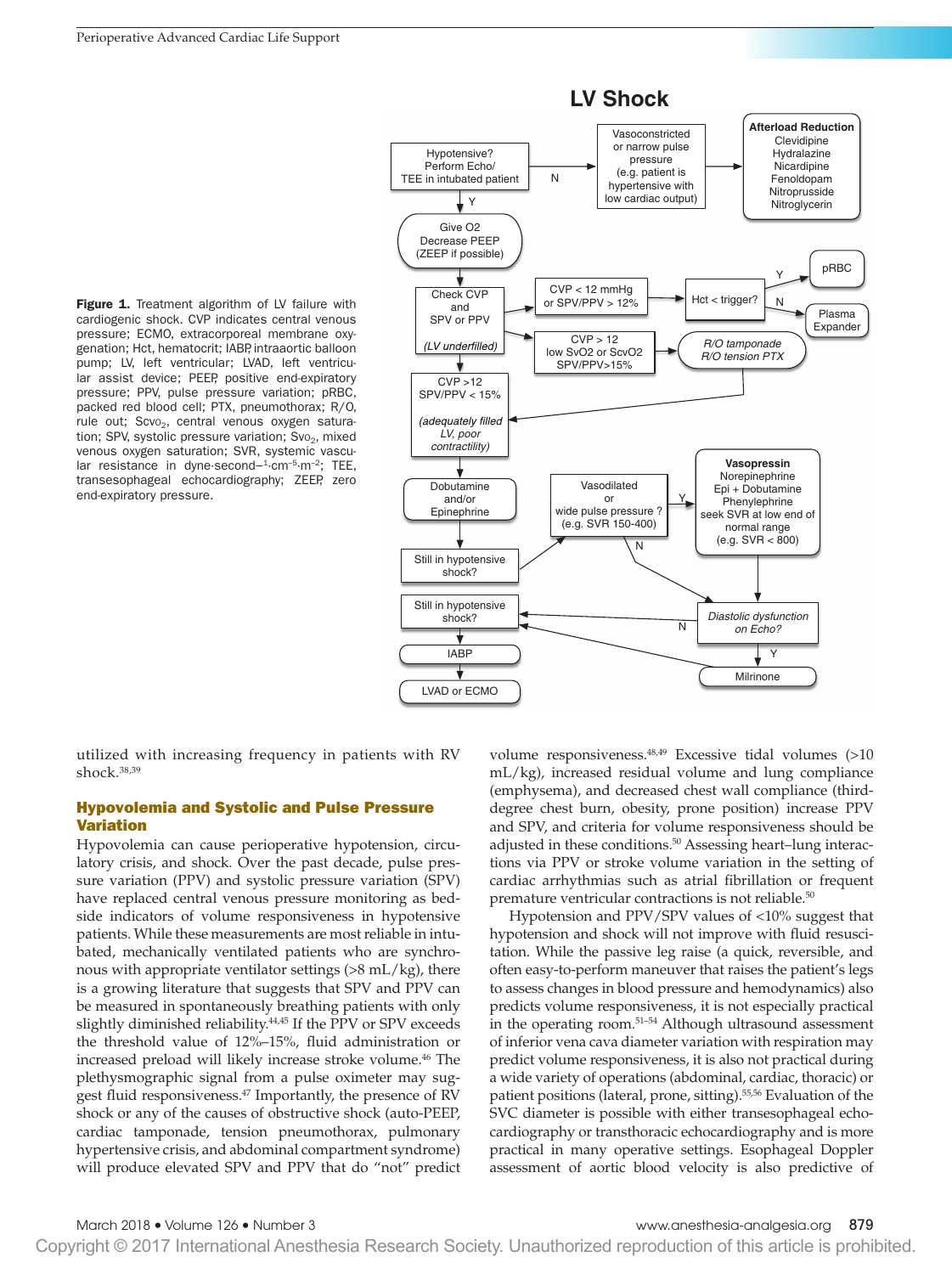

Figure 2. Treatment algorithm of RV failure with cardiogenic shock. CVP indicates central venous pressure; ECMO, extracorporeal membrane oxygenation; Hct, hematocrit; IABP, intraaortic balloon pump; iNO, inhaled nitric oxide; PEEP, positive endexpiratory pressure; pRBC, packed red blood cell; PVR, pulmonary vascular resistance; R/O, rule out; RV, right ventricular; RVAD, right ventricular assist device; Scvo<sub>2</sub>, central venous oxygen saturation;  $Spo<sub>2</sub>$ , pulse oximeter oxygen saturation;  $Svo<sub>2</sub>$ , mixed venous oxygen saturation; TEE, transesophageal echocardiography; ZEEP, zero endexpiratory pressure.

volume responsiveness, but once again, requires instrumenting the esophagus and expertise in interpreting the data.<sup>57</sup> Practically speaking, a patient who is acutely and severely hypotensive should be volume resuscitated (with blood products if hemorrhage or undetected surgical bleeding is likely) as monitoring is escalated, and volume responsiveness is assessed via changes in blood pressure and heart rate.

## Ventilation During Severe Shock or Cardiac Arrest

Over the past 2 decades, multiple clinical studies have demonstrated either no harm or a mortality or outcome benefit when patients with respiratory failure or acute respiratory distress syndrome are ventilated with lower tidal volumes and permissive hypercapnia; a strategy during which carbon dioxide  $(CO<sub>2</sub>)$  levels rise and pH falls as long as the oxygen saturation stays above 90%.<sup>58-63</sup>

Hyperventilation is deleterious in both shock and cardiac arrest. Studies of ventilation during shock repeatedly demonstrate that the duration of increased intrathoracic pressure is proportional to the ventilation rate, tidal volume, inspiratory time, and delayed chest decompression and is inversely proportional to coronary and cerebral artery perfusion.<sup>59,64-66</sup> Ventilation at 20 breaths·minute−1 during cardiopulmonary resuscitation (CPR) is associated with significantly lower

survival than ventilation at 10 breaths·minute−1 . BLS guidelines continue to emphasize avoiding hyperventilation during CPR and recommend higher compression-to-ventilation ratio (eg, 30:2) for victims of all ages (except newborns).<sup>1</sup> Even with an endotracheal tube, the respiratory rate should be 10 breaths·minute<sup>-1</sup> or less, with an inspiratory time of 1 second, and the tidal volume limited to "chest rise" (approximately 500 mL in a 70-kg adult).3 An algorithm for coordinating airway management with CPR is shown in Figure 3. Newer devices that provide a combination of automatic CPR and an airway in-line negative inspiratory valve (allowing increased venous return during chest decompression) may be associated with an increased rate of return of spontaneous circulation (ROSC), but no increase in survival to hospital discharge.67–70

Because positive pressure ventilation decreases venous return and hypoventilation seems to cause no harm, it is reasonable to ventilate patients in shock with the lowest ventilator settings compatible with a saturation of 90% or greater.

## Auto-PEEP

Auto-PEEP, also known as intrinsic PEEP or gas trapping, is a well-described but often difficult to recognize cause of circulatory collapse and PEA.71 Auto-PEEP occurs almost exclusively in patients with obstructive lung disease, especially asthma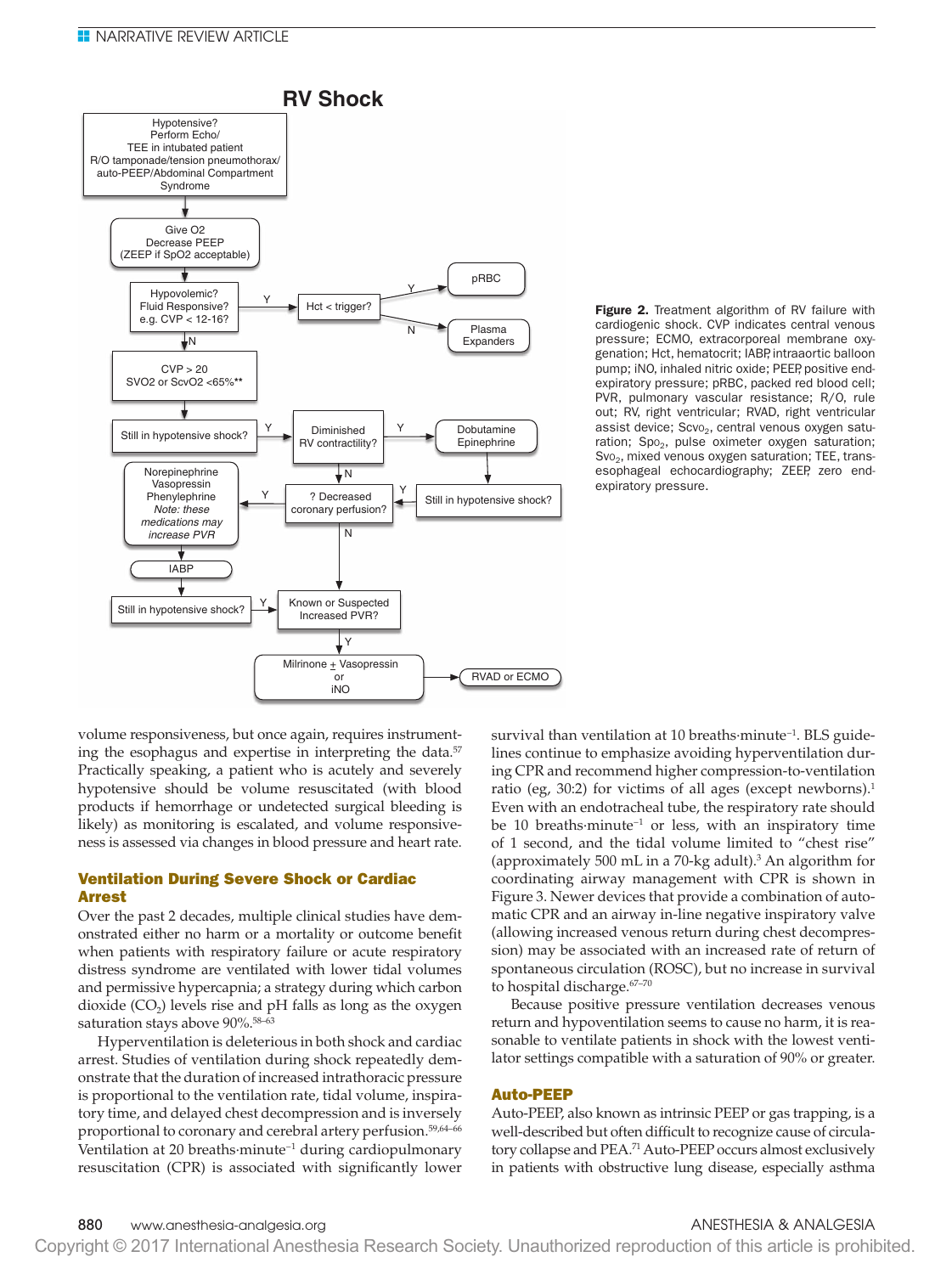



and chronic obstructive pulmonary disease (emphysema). In patients with obstructive lung disease, mechanical ventilation that does not allow sufficient time for complete exhalation produces a gradual accumulation of air (volume) and pressure (end-expiratory pressure) in the alveoli. This pressure is transmitted to the pulmonary capillaries, and then to the great vessels in the thorax, where it decreases both venous return and cardiac output. Clinical reports demonstrate that as auto-PEEP increases, venous return decreases.<sup>72,73</sup>

The presence of auto-PEEP can be inferred whenever the expiratory flow waveform does not return to the zero baseline in between breaths. In the absence of a flow waveform display, auto-PEEP can be diagnosed by disconnecting the endotracheal tube from the ventilator for 10–20 seconds, and observing a "step-up" gain of invasive or noninvasive systolic blood pressure. Dramatic improvement in response to this maneuver should prompt maximal therapy for obstruction lung disease/bronchospasm, and mechanical ventilation with both small tidal volumes  $( $6 \text{ mL/kg}$ ),$ a low respiratory rate (<10/min), and a short inspiratory

time (which will produce a paradoxical and acceptable increase in the peak inspiratory pressures). Given that auto-PEEP is an important cause of an unacceptable circulation, it should be quickly ruled out in any unstable patient. The Lazarus phenomenon, a seemingly miraculous recovery and ROSC after the discontinuation of resuscitative efforts, can diagnose circulatory collapse from auto-PEEP during resuscitation.74

## RESCUE SEQUENCE FOR CARDIAC ARREST IN THE OPERATING ROOM

Recognizing cardiac arrest in the operating room can be more difficult than it appears to nonoperating personnel. The vast majority of alarms from sensors such as the ECG and pulse oximeter are false alarms.75,76 Bradycardia happens relatively frequently in patients undergoing anesthesia and is often associated with hypotension from the combination of anesthesia and little or no procedural stimulation. Patients with heart rates as low as 40 beats minute−1 can be clinically stable and do not require intervention as long as

## Copyright © 2017 International Anesthesia Research Society. Unauthorized reproduction of this article is prohibited. March 2018 • Volume 126 • Number 3 www.anesthesia-analgesia.org 881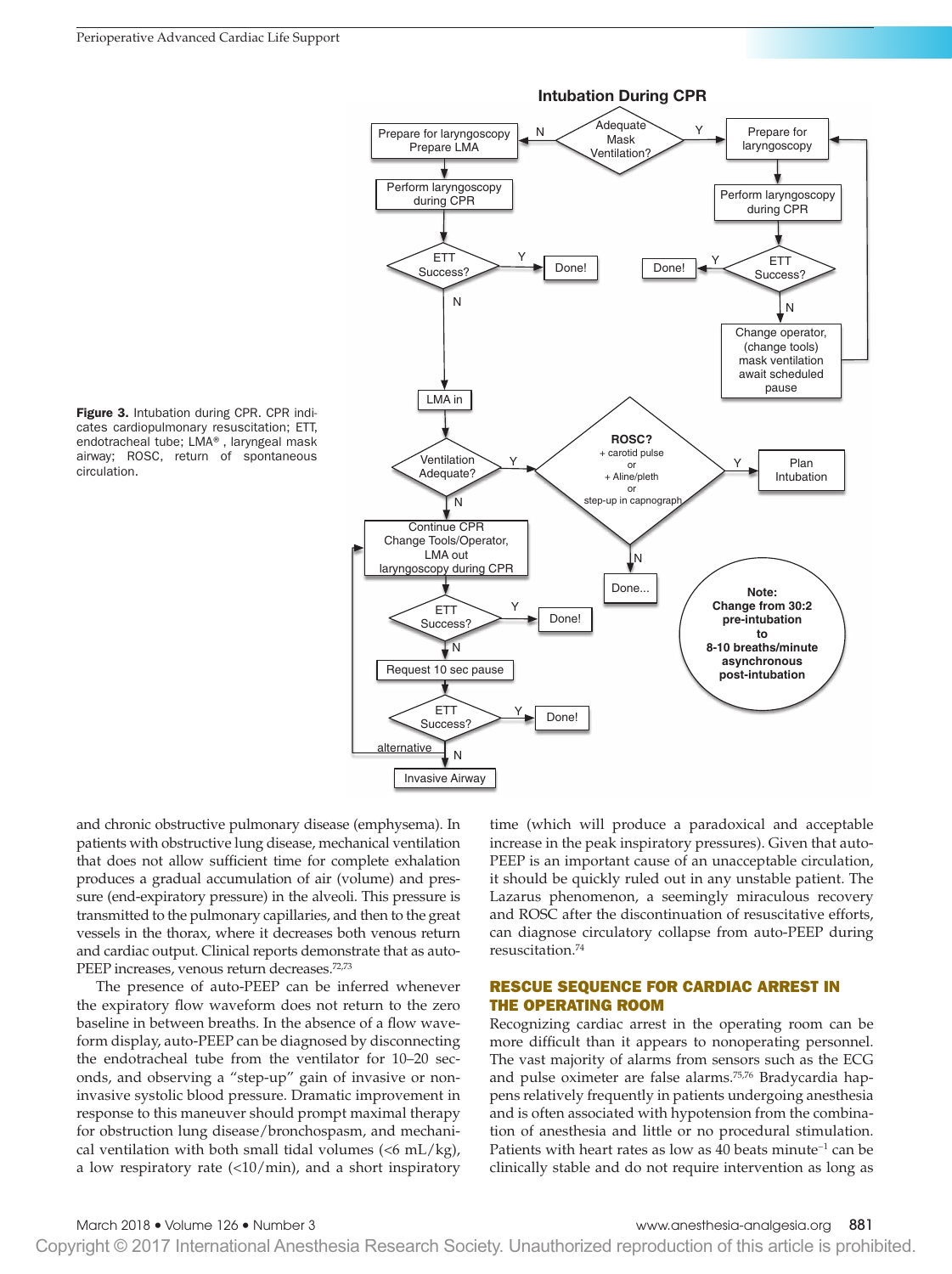their blood pressure remains acceptable.3 Finally, the combination of body habitus and pathology can render routine monitors useless. It can be difficult or impossible to obtain a reliable pulse oximetry tracing in hypothermic, hypovolemic, or vasculopathic patients.77 Major burns or anasarca can frustrate noninvasive blood pressure, ECG, and pulse oximetry monitoring.

Features of cardiac arrest in the perioperative setting include an ECG with pulseless rhythms (ie, ventricular tachycardia, ventricular fibrillation, severe bradycardia, and asystole), loss of carotid pulse >10 seconds, loss of endtidal  $CO<sub>2</sub>$  (Etco<sub>2</sub>) with loss of plethysmograph, and/or loss of an arterial line tracing. Of these, loss of  $E<sub>1</sub>$  is perhaps the most reliable and routinely monitored indicator of circulatory crisis or cardiac arrest.

Evaluation of  $E_{1}$  should be in the context of the patient's clinical status. When minute ventilation is fixed and cardiac output is low, pulmonary blood flow determines Etco<sub>2</sub>. Although low Etco<sub>2</sub> values are observed in low-flow states, conditions such as air leaks with supraglottic airways, increased airway resistance (mucous plugging, bronchospasm, endotracheal tube kinking), pulmonary edema, and hyperventilation also reduce  $Etco<sub>2</sub>$ <sup>3</sup> Hypermetabolic states such as malignant hyperthermia or



Figure 4. Comprehensive algorithm. Adaptation of the ACLS comprehensive algorithm. Rescuers are prompted to evaluate or empirically treat early for hyperkalemia. Echocardiography is especially useful in establishing the most likely cause of pulseless electrical activity and focusing resuscitation efforts. ACLS indicates advanced cardiac life support; ASAP, as soon as possible; BP, blood pressure; CPR, cardiopulmonary resuscitation; ECG, electrocardiogram; ECMO, extracorporeal membrane oxygenation; Epi, epinephrine; Etco<sub>2</sub>, end-tidal carbon dioxide; IV, intravenous; PEA, pulseless electrical activity; PEEP, positive end-expiratory pressure; PTCA, percutaneous transluminal coronary angioplasty; ROSC, return of spontaneous circulation; Vaso, vasopressin; VF, ventricular fibrillation; V<sub>T</sub>, tidal volume.

## Copyright © 2017 International Anesthesia Research Society. Unauthorized reproduction of this article is prohibited. 882 www.anesthesia-analgesia.org ANESTHESIA & ANALGESIA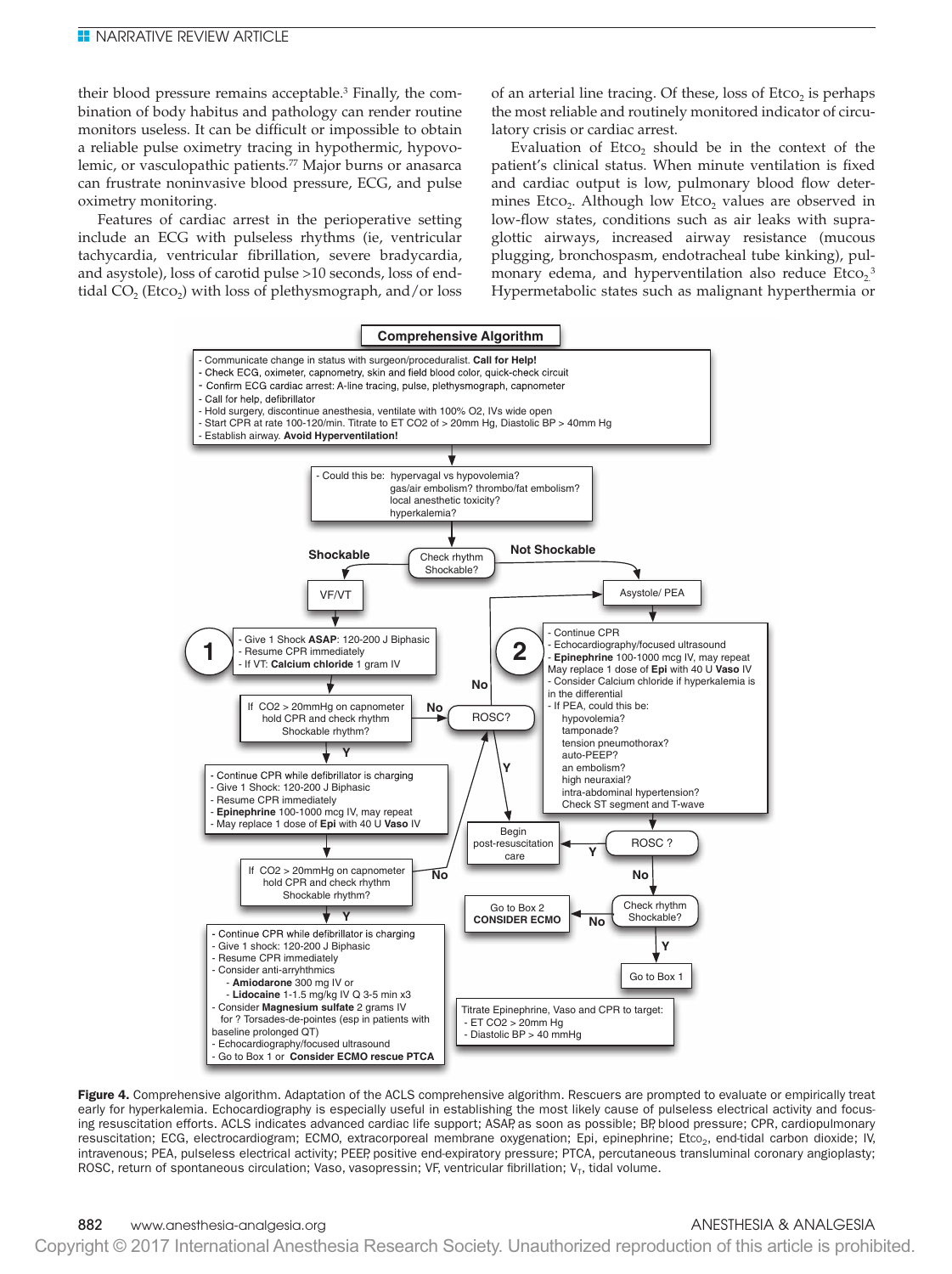neuroleptic malignant syndrome may also increase  $CO<sub>2</sub>$  levels. The administration of intravenous sodium bicarbonate increases Etco<sub>2</sub> levels.

Once cardiac arrest is confirmed, CPR should be initiated without delay (Figure 4). Effective chest compression generates an  $E_{1}$  close to or above 20 mm Hg, and higher  $E_{\text{tco}_2}$  values during CPR are associated with improved survival.<sup>78</sup> With few or no exceptions,  $E_{10}$  < 10 mm Hg after 20 minutes of standard ACLS is associated with failure of ROSC.79–82 Several studies document that a relaxation (diastolic) pressure (calculated at the time of full chest decompression) of 30–40 mm Hg on an arterial tracing is associated with a higher rate of ROSC, even after prolonged CPR.83–85 Modern defibrillators can provide real-time feedback on the quality of chest compressions, which can in turn drive timely rotation of rescuers performing CPR, and may lead to better outcomes.<sup>86</sup>

Table shows a stepwise approach to the evaluation and management of cardiac arrest in the OR and perioperative setting. It is based on the 2010 and 2015 American Heart Association ACLS sequence and the International Liaison Committee on Resuscitation consensus statement

on postcardiac arrest syndrome. Prolonged resuscitation efforts (up to 45 minutes) in inpatients have been associated with improved survivorship.15

## RETURN OF SPONTANEOUS CIRCULATION

Capnography is usually a more reliable indicator of ROSC than carotid or femoral arterial pulse palpation.<sup>3</sup> A sudden increase in  $E_{102}$  (>35–40 mm Hg) suggests ROSC. Other indicators of ROSC include the presence of a palpable pulse, blood pressure, and arterial line waveforms.<sup>3</sup> Palpation of a pulse during chest compressions may reflect venous pulsation. If rescuers are concerned that the capnograph is malfunctioning, blowing into the sidestream  $CO<sub>2</sub>$  collecting tube is a quick way to evaluate this.

## ACLS OPERATING ROOM ALGORITHMS Symptomatic Bradycardia Evolving to Nonshockable Arrest

Perioperative bradycardia, asystole, and PEA have 16 causes (8 Hs and 8 Ts), that build on the differential diagnoses (6 Hs and 6 Ts) proposed by the American Heart Association3 : hypoxemia, hypovolemia, hyper-/hypokalemia, hydrogen



Figure 5. Bradycardia. Adaptation of ACLS algorithm for bradycardia. ACLS indicates advanced cardiac life support; AV, atrioventricular; BP, blood pressure; CPR, cardiopulmonary resuscitation; CVL, central venous line or catheter; ECG, electrocardiogram; ECMO, extracorporeal membrane oxygenation; Etco<sub>2</sub>, end-tidal carbon dioxide; IV, intravenous; PEEP, positive end-expiratory pressure; PTCA, percutaneous transluminal coronary angioplasty; R/O, rule out; ROSC, return of spontaneous circulation;  $Spo<sub>2</sub>$ , pulse oximeter oxygen saturation; TEE, transesophageal echocardiography; TTE, transthoracic echocardiography.

March 2018 • Volume 126 • Number 3 www.anesthesia-analgesia.org 883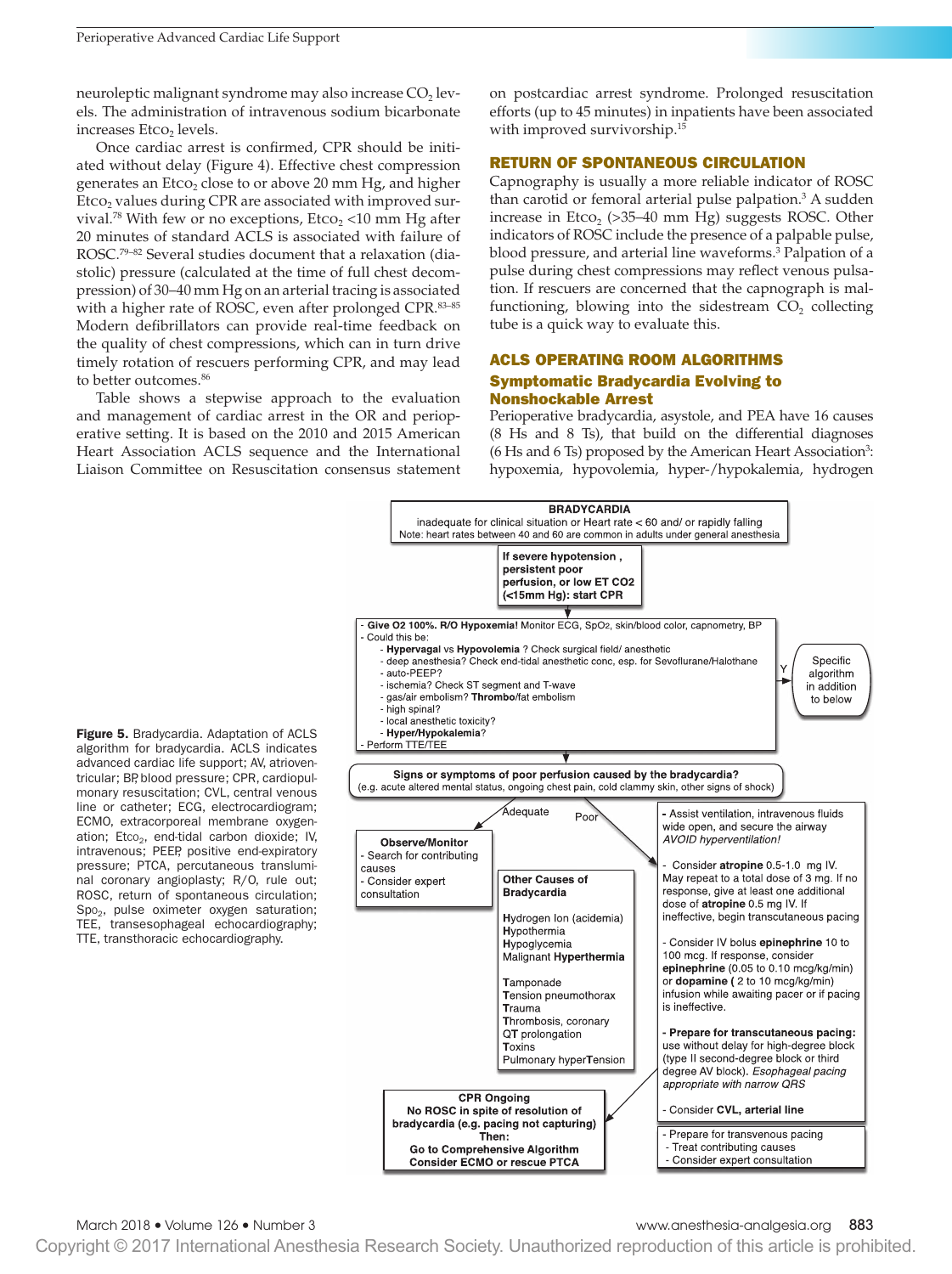ion excess, hypothermia, hypoglycemia, malignant hyperthermia, hypervagal, toxins (anaphylaxis/anesthetics), tension pneumothorax, pulmonary thrombosis/embolus, coronary thrombosis, tamponade, trauma, QT prolongation, and pulmonary hypertension. These likely causes are listed alongside a suggested approach to perioperative bradycardia in Figure 5. A narrow complex QRS PEA rhythm suggests RV inflow or outflow obstruction (ie, tamponade, tension pneumothorax, auto-PEEP, myocardial ischemia, or pulmonary embolism). A wide complex QRS PEA rhythm may signify a metabolic crisis such as hyperkalemia or local anesthetic toxicity or LV pump failure.<sup>88</sup> Sudden, severe bradycardia in the periprocedural setting is often caused by physical manipulations that increase vagal tone and potentiated by the combination of vagotonic anesthetics and the sympatholysis that accompanies almost all anesthetics.

Treatment with atropine should be considered in any patient who does not become appropriately tachycardic in response to treatment with epinephrine or larger doses of ephedrine.<sup>89</sup> Reports of paradoxical bradycardia and sinus arrest have been described in patients who have received atropine doses of <1 mg. Potential mechanisms include a vagolytic-induced "stress test" of the sinus node; a vagotonic effect at the sinus node and a vagolytic effect at the atrioventricular node to cause a junctional rhythm; atropine-induced peripheral hypotension with a subsequent



Figure 6. Tachycardia. Adaptation of the ACLS algorithm for tachycardia. ACLS indicates advanced cardiac life support; AF + WPW, atrial fibrillation and Wolff-Parkinson-White syndrome; BP, blood pressure; EAT, ectopic atrial tachycardia; ECG, electrocardiogram; EF, ejection fraction; EKG, electrocardiogram; IV, intravenous; MAT, multifocal atrial tachycardia; PEEP, positive end-expiratory pressure; R/O, rule out; Spo<sub>2</sub>, pulse oximeter oxygen saturation; SVT, supraventricular tachycardia; TEE, transesophageal echocardiography; TTE, transthoracic echocardiography.

## 884 www.anesthesia-analgesia.org ANESTHESIA & ANALGESIA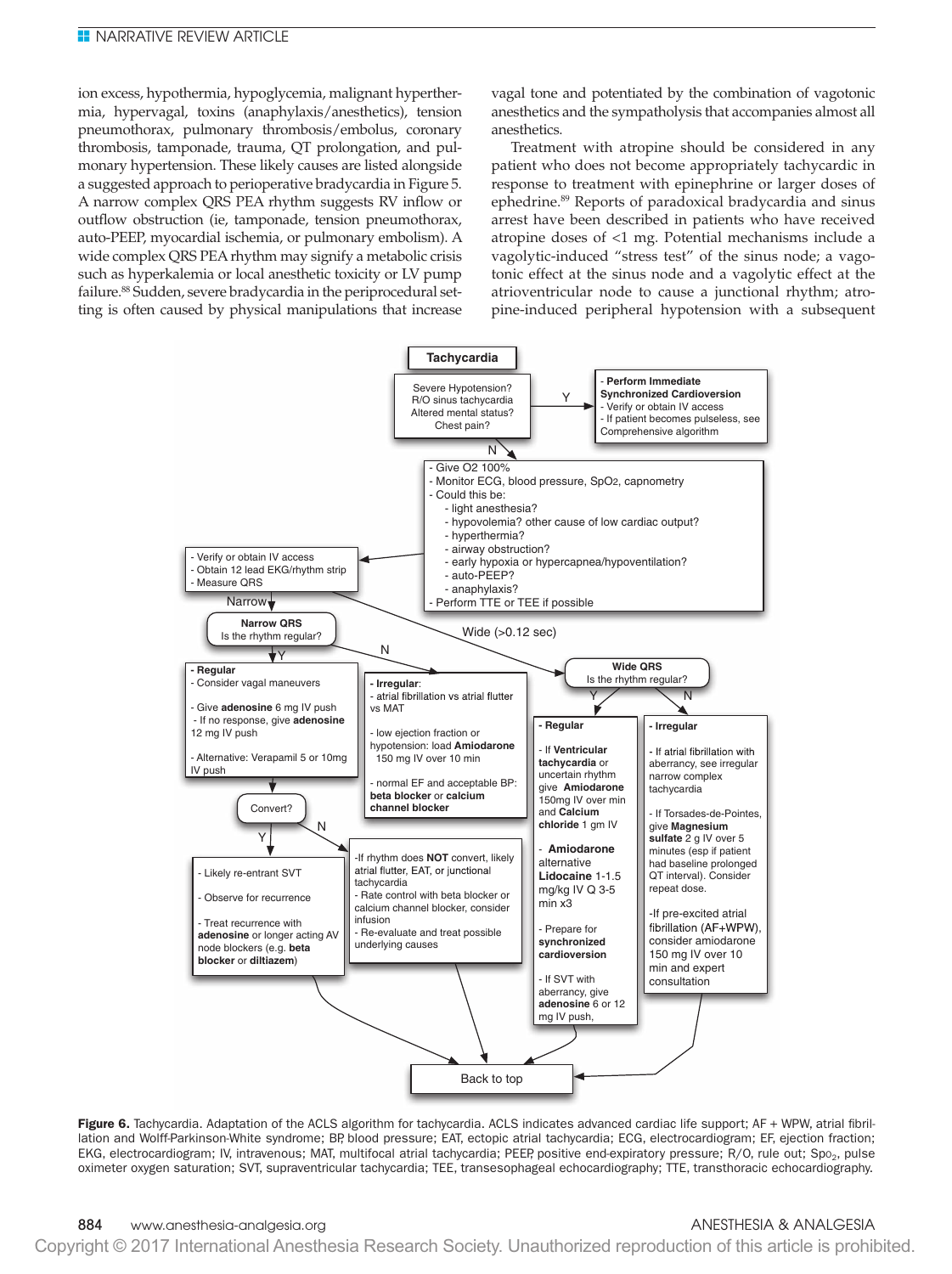hypervagotonic reflex; and central nervous system vagotonia via cholinesterase inhibition.90–93

The different spectrum of causes of periprocedural bradycardia makes it appropriate to resort to pacing earlier in these patients. Even though we recommend it, there is no evidence to suggest any outcome benefit from the use of pacing (which may delay chest compressions) when full cardiac arrest is in progress.94–97 Appropriate indications for emergency pacing include hemodynamically unstable bradycardia unresponsive to positive chronotropic agents; symptomatic tissue conduction dysfunction of the sinus node; Mobitz type II second-degree and third-degree block; alternating bundle branch block; or bifascicular block.<sup>3</sup>

## Symptomatic Tachycardia Evolving to Pulseless Shockable Arrest (Ventricular Tachycardia, Ventricular Fibrillation, and Torsades De Pointes)

Hypovolemia or a significant imbalance between the depth of anesthesia and the amount of procedural stimulation are the most frequent causes of hypotension in the periprocedural setting. The 8 Hs and 8 Ts can cause a circulatory crisis that can devolve into a PEA arrest.

In general, the evolution of a malignant rhythm is an indicator of a severe process, severe cardiac comorbidities, and/or severe complications. Persistent tachycardia with hemodynamic instability can devolve into symptomatic bradycardia. Tachycardia from any cause other than sinus tachycardia that is associated with significant hypotension is an indication for immediate cardioversion (ventricular rate >150 beats·minute−1 ).3 Cardioversion can sometimes convert a patient into a symptomatic bradycardia, which can necessitate emergency pacing. Overdrive pacing of supraventricular or ventricular tachycardia may also be appropriate in perioperative patients, and it should be considered when the rhythm is refractory to drugs or cardioversion.<sup>98</sup>

Figures 4 and 6 outline the practical considerations for the management of symptomatic tachycardia in the perioperative period.

## CONCLUSIONS

Cardiac arrest in the periprocedural setting is rarer than previously believed, and it arises from unique causes specific to the operating room or procedural environment. Circulatory crisis and cardiac arrest in this setting are usually managed by practitioners who are familiar with the patient, knowledgeable of the patient's medical condition, and familiar with the details of their procedure, which allows them to intervene in a directed, effective, and timely manner. Management of perioperative crisis is predicated on expert opinion and an understanding of a distinct physiologic milieu.

### DISCLOSURES

**Name:** Vivek K. Moitra, MD.

**Contribution:** This author helped with generation, conception, writing, editing, and final approval of the content.

**Conflicts of Interest:** V. K. Moitra is an American Society of Anesthesiologists' liaison to the American Heart Association; Expert testimony.

**Name:** Sharon Einav, MD.

**Contribution:** This author helped with generation, conception, writing, editing, and final approval of the content.

**Name:** Karl-Christian Thies, MD. **Contribution:** This author helped with conception, writing, editing, and final approval of the content. **Conflicts of Interest:** None. **Name:** Mark E. Nunnally, MD. **Contribution:** This author helped with generation, conception, writing, editing, and final approval of the content. **Conflicts of Interest:** None. **Name:** Andrea Gabrielli, MD. **Contribution:** This author helped with conception, writing, editing, and final approval of the content. **Conflicts of Interest:** None. **Name:** Gerald A. Maccioli, MD. **Contribution:** This author helped with conception, writing, editing, and final approval of the content. **Conflicts of Interest:** None. **Name:** Guy Weinberg, MD. **Contribution:** This author helped with conception, writing, editing, and final approval of the content. **Conflicts of Interest:** G. Weinberg is an equity holder in ResQ Pharma, Inc and received consulting fees from the company. He maintains the educational website lipidrescue.org. **Name:** Arna Banerjee, MD. **Contribution:** This author helped with conception, writing, editing, and final approval of the content. **Conflicts of Interest:** None. **Name:** Kurt Ruetzler, MD. **Contribution:** This author helped with conception, writing, editing, and final approval of the content. **Conflicts of Interest:** None. **Name:** Gregory Dobson, MD. **Contribution:** This author helped with conception, writing, editing, and final approval of the content. **Conflicts of Interest:** None. **Name:** Matthew D. McEvoy, MD. **Contribution:** This author helped with conception, writing, editing, and final approval of the content. **Conflicts of Interest:** None. **Name:** Michael F. O'Connor, MD, FCCM. **Contribution:** This author helped with generation, conception, writing, editing, and final approval of the content. **Conflicts of Interest:** None. **This manuscript was handled by:** Avery Tung, MD, FCCM.

**Conflicts of Interest:** None.

### REFERENCES

- 1. Kleinman ME, Brennan EE, Goldberger ZD, et al. Part 5: adult basic life support and cardiopulmonary resuscitation quality: 2015 American Heart Association Guidelines Update for Cardiopulmonary Resuscitation and Emergency Cardiovascular Care. *Circulation*. 2015;132:S414–S435.
- 2. Link MS, Atkins DL, Passman RS, et al. Part 6: electrical therapies: automated external defibrillators, defibrillation, cardioversion, and pacing: 2010 American Heart Association Guidelines for Cardiopulmonary Resuscitation and Emergency Cardiovascular Care. *Circulation*. 2010;122:S706–S719.
- 3. Link MS, Berkow LC, Kudenchuk PJ, et al. Part 7: adult advanced cardiovascular life support: 2015 American Heart Association Guidelines Update for Cardiopulmonary Resuscitation and Emergency Cardiovascular Care. *Circulation*. 2015;132:S444–S464.
- 4. Standards and guidelines for cardiopulmonary resuscitation (CPR) and emergency cardiac care (ECC). *JAMA*. 1980;244:453–509.
- 5. Truhlář A, Deakin CD, Soar J, et al; Cardiac Arrest in Special Circumstances Section Collaborators. European Resuscitation Council Guidelines for Resuscitation 2015: section 4. Cardiac arrest in special circumstances. *Resuscitation*. 2015;95:148–201.
- 6. Moitra VK, Gabrielli A, Maccioli GA, O'Connor MF. Anesthesia advanced circulatory life support. *Can J Anesth*. 2012;59:586–603.
- 7. Sprung J, Warner ME, Contreras MG, et al. Predictors of survival following cardiac arrest in patients undergoing noncardiac surgery: a study of 518,294 patients at a tertiary referral center. *Anesthesiology*. 2003;99:259–269.

## March 2018 • Volume 126 • Number 3 www.anesthesia-analgesia.org 885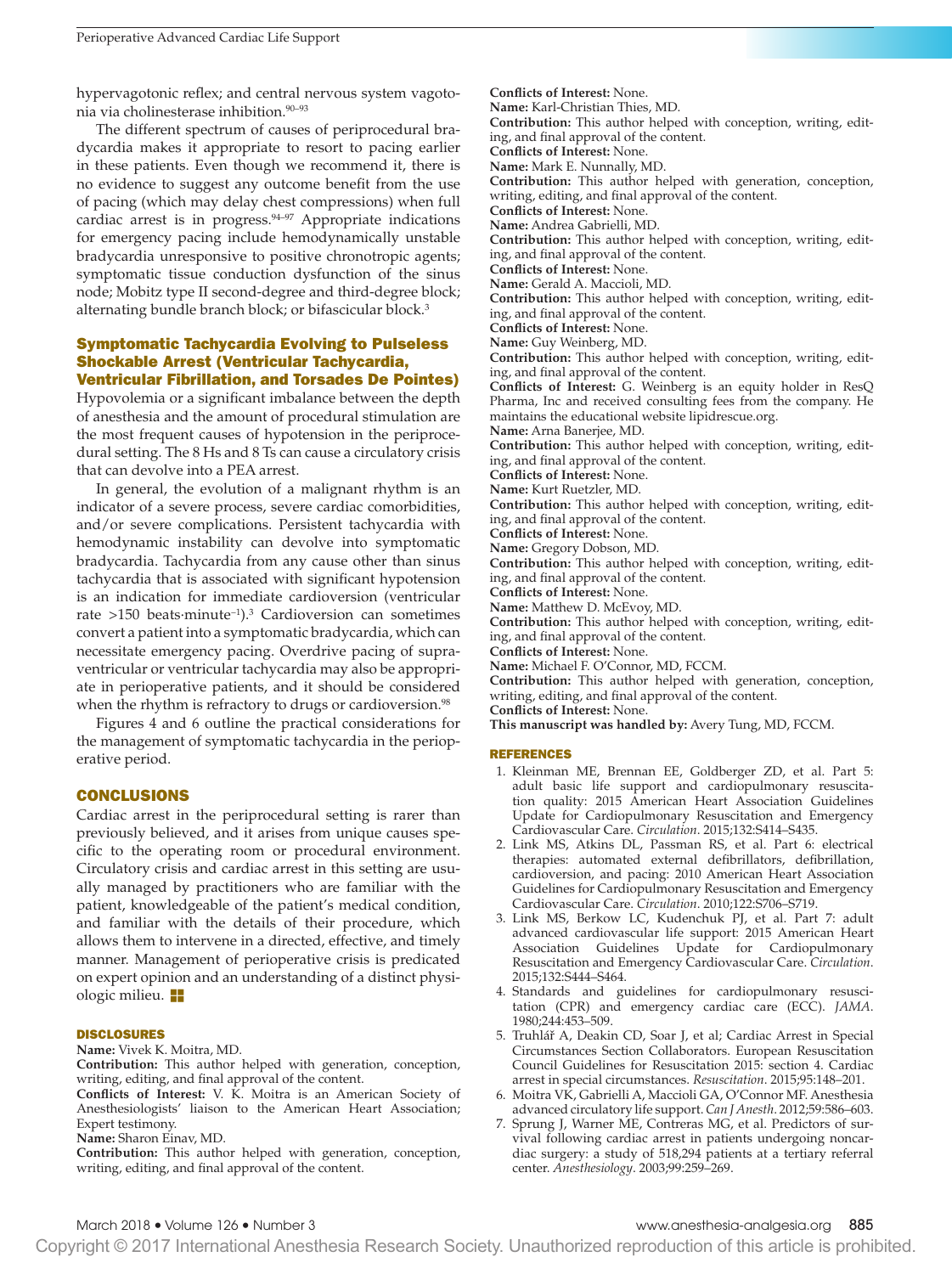- 8. Pollard JB. Cardiac arrest during spinal anesthesia: common mechanisms and strategies for prevention. *Anesth Analg*. 2001;92:252–256.
- 9. Kopp SL, Horlocker TT, Warner ME, et al. Cardiac arrest during neuraxial anesthesia: frequency and predisposing factors associated with survival. *Anesth Analg*. 2005;100:855–865.
- 10. Newland MC, Ellis SJ, Lydiatt CA, et al. Anesthetic-related cardiac arrest and its mortality: a report covering 72,959 anesthetics over 10 years from a US teaching hospital. *Anesthesiology*. 2002;97:108–115.
- 11. Braz LG, Módolo NS, do Nascimento P Jr, et al. Perioperative cardiac arrest: a study of 53,718 anaesthetics over 9 yr from a Brazilian teaching hospital. *Br J Anaesth*. 2006;96:569–575.
- 12. Biboulet P, Aubas P, Dubourdieu J, Rubenovitch J, Capdevila X, d'Athis F. Fatal and non fatal cardiac arrests related to anesthesia. *Can J Anesth*. 2001;48:326–332.
- 13. Cheney FW, Posner KL, Lee LA, Caplan RA, Domino KB. Trends in anesthesia-related death and brain damage: a closed claims analysis. *Anesthesiology*. 2006;105:1081–1086.
- 14. Girotra S, Nallamothu BK, Spertus JA, Li Y, Krumholz HM, Chan PS; American Heart Association Get With The Guidelines-Resuscitation Investigators. Trends in survival after in-hospital cardiac arrest. *N Engl J Med*. 2012;367:1912–1920.
- 15. Goldberger ZD, Chan PS, Berg RA, et al; American Heart Association Get With The Guidelines-Resuscitation (Formerly National Registry of Cardiopulmonary Resuscitation) Investigators. Duration of resuscitation efforts and survival after in-hospital cardiac arrest: an observational study. *Lancet*. 2012;380:1473–1481.
- 16. Ramachandran SK, Mhyre J, Kheterpal S, et al; American Heart Association's Get With The Guidelines-Resuscitation Investigators. Predictors of survival from perioperative cardiopulmonary arrests: a retrospective analysis of 2,524 events from the Get With The Guidelines-Resuscitation registry. *Anesthesiology*. 2013;119:1322–1339.
- 17. Kazaure HS, Roman SA, Rosenthal RA, Sosa JA. Cardiac arrest among surgical patients: an analysis of incidence, patient characteristics, and outcomes in ACS-NSQIP. *JAMA Surg*. 2013;148:14–21.
- 18. Peberdy MA, Ornato JP, Larkin GL, et al; National Registry of Cardiopulmonary Resuscitation Investigators. Survival from in-hospital cardiac arrest during nights and weekends. *JAMA*. 2008;299:785–792.
- 19. Chan PS, Krumholz HM, Nichol G, Nallamothu BK; American Heart Association National Registry of Cardiopulmonary Resuscitation Investigators. Delayed time to defibrillation after in-hospital cardiac arrest. *N Engl J Med*. 2008;358:9–17.
- 20. Nunnally ME, O'Connor MF, Kordylewski H, Westlake B, Dutton RP. The incidence and risk factors for perioperative cardiac arrest observed in the national anesthesia clinical outcomes registry. *Anesth Analg*. 2015;120:364–370.
- 21. Li G, Warner M, Lang BH, Huang L, Sun LS. Epidemiology of anesthesia-related mortality in the United States, 1999-2005. *Anesthesiology*. 2009;110:759–765.
- 22. Peberdy MA, Kaye W, Ornato JP, et al. Cardiopulmonary resuscitation of adults in the hospital: a report of 14720 cardiac arrests from the National Registry of Cardiopulmonary Resuscitation. *Resuscitation*. 2003;58:297–308.
- 23. Cohen SE, Andes LC, Carvalho B. Assessment of knowledge regarding cardiopulmonary resuscitation of pregnant women. *Int J Obstet Anesth*. 2008;17:20–25.
- 24. Heitmiller ES, Nelson KL, Hunt EA, Schwartz JM, Yaster M, Shaffner DH. A survey of anesthesiologists' knowledge of American Heart Association Pediatric Advanced Life Support Resuscitation Guidelines. *Resuscitation*. 2008;79:499–505.
- 25. Mhyre JM, Ramachandran SK, Kheterpal S, Morris M, Chan PS; American Heart Association National Registry for Cardiopulmonary Resuscitation Investigators. Delayed time to defibrillation after intraoperative and periprocedural cardiac arrest. *Anesthesiology*. 2010;113:782–793.
- 26. Taenzer AH, Pyke JB, McGrath SP. A review of current and emerging approaches to address failure-to-rescue. *Anesthesiology*. 2011;115:421–431.
- 27. Silber JH, Williams SV, Krakauer H, Schwartz JS. Hospital and patient characteristics associated with death after surgery. A

study of adverse occurrence and failure to rescue. *Med Care*. 1992;30:615–629.

- 28. Ghaferi AA, Birkmeyer JD, Dimick JB. Variation in hospital mortality associated with inpatient surgery. *N Engl J Med*. 2009;361:1368–1375.
- 29. Caplan RA, Posner KL, Cheney FW. Effect of outcome on physician judgments of appropriateness of care. *JAMA*. 1991;265:1957–1960.
- 30. Moore EE. Thomas G. Orr Memorial Lecture. Staged laparotomy for the hypothermia, acidosis, and coagulopathy syndrome. *Am J Surg*. 1996;172:405–410.
- 31. Breitkreutz R, Walcher F, Seeger FH. Focused echocardiographic evaluation in resuscitation management: concept of an advanced life support-conformed algorithm. *Crit Care Med*. 2007;35(5 suppl):S150–S161.
- 32. Müllner M, Urbanek B, Havel C, Losert H, Waechter F, Gamper G. Vasopressors for shock. *Cochrane Database Syst Rev*. 2004;3:CD003709.
- 33. Robin JK, Oliver JA, Landry DW. Vasopressin deficiency in the syndrome of irreversible shock. *J Trauma*. 2003;54:S149–S154.
- 34. Lindner KH, Prengel AW, Pfenninger EG, et al. Vasopressin improves vital organ blood flow during closed-chest cardiopulmonary resuscitation in pigs. *Circulation*. 1995;91:215–221.
- 35. Wenzel V, Raab H, Dünser MW. Role of arginine vasopressin in the setting of cardiopulmonary resuscitation. *Best Pract Res Clin Anaesthesiol*. 2008;22:287–297.
- 36. Reynolds HR, Hochman JS. Cardiogenic shock: current concepts and improving outcomes. *Circulation*. 2008;117:686–697.
- 37. Topalian S, Ginsberg F, Parrillo JE. Cardiogenic shock. *Crit Care Med*. 2008;36(1 suppl):S66–S74.
- 38. Shekar K, Mullany DV, Thomson B, Ziegenfuss M, Platts DG, Fraser JF. Extracorporeal life support devices and strategies for management of acute cardiorespiratory failure in adult patients: a comprehensive review. *Crit Care*. 2014;18:219.
- 39. Ventetuolo CE, Muratore CS. Extracorporeal life support in critically ill adults. *Am J Respir Crit Care Med*. 2014;190:497–508.
- 40. Haddad F, Doyle R, Murphy DJ, Hunt SA. Right ventricular function in cardiovascular disease, part II: pathophysiology, clinical importance, and management of right ventricular failure. *Circulation*. 2008;117:1717–1731.
- 41. Strumpher J, Jacobsohn E. Pulmonary hypertension and right ventricular dysfunction: physiology and perioperative management. *J Cardiothorac Vasc Anesth*. 2011;25:687–704.
- 42. Jeon Y, Ryu JH, Lim YJ, et al. Comparative hemodynamic effects of vasopressin and norepinephrine after milrinoneinduced hypotension in off-pump coronary artery bypass surgical patients. *Eur J Cardiothorac Surg*. 2006;29:952–956.
- 43. Currigan DA, Hughes RJ, Wright CE, Angus JA, Soeding PF. Vasoconstrictor responses to vasopressor agents in human pulmonary and radial arteries: an in vitro study. *Anesthesiology*. 2014;121:930–936.
- 44. Zöllei E, Bertalan V, Németh A, et al. Non-invasive detection of hypovolemia or fluid responsiveness in spontaneously breathing subjects. *BMC Anesthesiol*. 2013;13:40.
- 45. Hong DM, Lee JM, Seo JH, Min JJ, Jeon Y, Bahk JH. Pulse pressure variation to predict fluid responsiveness in spontaneously breathing patients: tidal vs. forced inspiratory breathing. *Anaesthesia*. 2014;69:717–722.
- 46. Michard F, Teboul JL. Using heart-lung interactions to assess fluid responsiveness during mechanical ventilation. *Crit Care*. 2000;4:282–289.
- 47. Pizov R, Eden A, Bystritski D, Kalina E, Tamir A, Gelman S. Arterial and plethysmographic waveform analysis in anesthetized patients with hypovolemia. *Anesthesiology*. 2010;113:83–91.
- 48. Wyler von Ballmoos M, Takala J, Roeck M, et al. Pulse-pressure variation and hemodynamic response in patients with elevated pulmonary artery pressure: a clinical study. *Crit Care*. 2010;14:R111.
- 49. Magder S. Clinical usefulness of respiratory variations in arterial pressure. *Am J Respir Crit Care Med*. 2004;169:151–155.
- 50. Michard F. Changes in arterial pressure during mechanical ventilation. *Anesthesiology*. 2005;103:419–428.
- 51. Marik PE, Cavallazzi R, Vasu T, Hirani A. Dynamic changes in arterial waveform derived variables and fluid responsiveness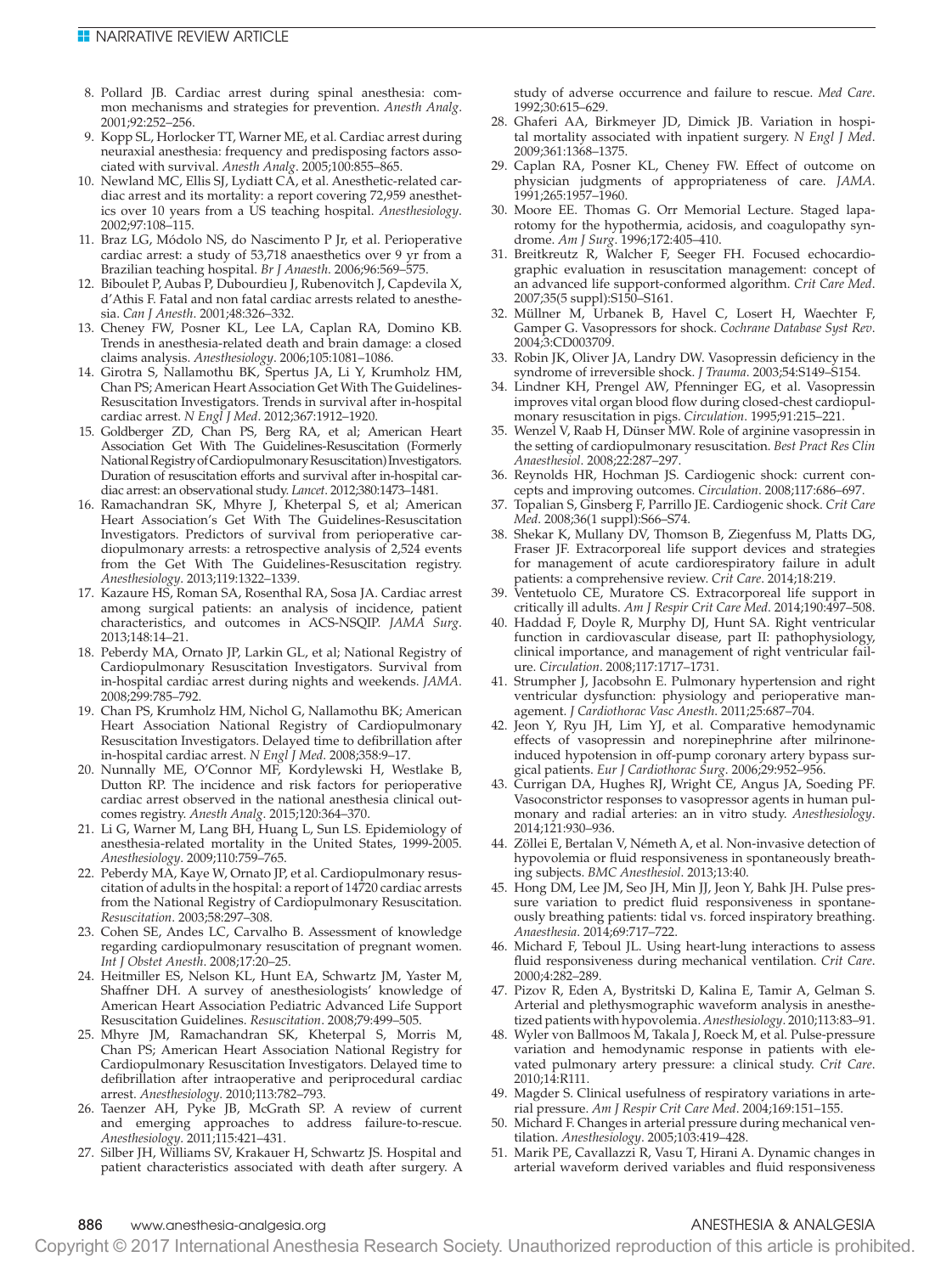in mechanically ventilated patients: a systematic review of the literature. *Crit Care Med*. 2009;37:2642–2647.

- 52. Boulain T, Achard JM, Teboul JL, Richard C, Perrotin D, Ginies G. Changes in BP induced by passive leg raising predict response to fluid loading in critically ill patients. *Chest*. 2002;121:1245–1252.
- 53. Monnet X, Rienzo M, Osman D, et al. Passive leg raising predicts fluid responsiveness in the critically ill. *Crit Care Med*. 2006;34:1402–1407.
- 54. Lamia B, Ochagavia A, Monnet X, Chemla D, Richard C, Teboul JL. Echocardiographic prediction of volume responsiveness in critically ill patients with spontaneously breathing activity. *Intensive Care Med*. 2007;33:1125–1132.
- 55. Feissel M, Michard F, Faller JP, Teboul JL. The respiratory variation in inferior vena cava diameter as a guide to fluid therapy. *Intensive Care Med*. 2004;30:1834–1837.
- 56. Barbier C, Loubières Y, Schmit C, et al. Respiratory changes in inferior vena cava diameter are helpful in predicting fluid responsiveness in ventilated septic patients. *Intensive Care Med*. 2004;30:1740–1746.
- 57. UK National Institute for Health and Care Excellence. MTG3: CardioQ-ODM oesophageal Doppler monitor. March 2011. Available at: <http://www.nice.org.uk/guidance/MTG3>. Accessed September 24, 2016.
- 58. Hickling KG, Walsh J, Henderson S, Jackson R. Low mortality rate in adult respiratory distress syndrome using low-volume, pressure-limited ventilation with permissive hypercapnia: a prospective study. *Crit Care Med*. 1994;22:1568–1578.
- 59. Hickling KG, Henderson SJ, Jackson R. Low mortality associated with low volume pressure limited ventilation with permissive hypercapnia in severe adult respiratory distress syndrome. *Intensive Care Med*. 1990;16:372–377.
- 60. Roupie E, Dambrosio M, Servillo G, et al. Titration of tidal volume and induced hypercapnia in acute respiratory distress syndrome. *Am J Respir Crit Care Med*. 1995;152:121–128.
- 61. Amato MB, Barbas CS, Medeiros DM, et al. Beneficial effects of the "open lung approach" with low distending pressures in acute respiratory distress syndrome. A prospective randomized study on mechanical ventilation. *Am J Respir Crit Care Med*. 1995;152:1835–1846.
- 62. Mutlu GM, Factor P, Schwartz DE, Sznajder JI. Severe status asthmaticus: management with permissive hypercapnia and inhalation anesthesia. *Crit Care Med*. 2002;30:477–480.
- 63. Brower RG, Matthay MA, Morris A, Schoenfeld D, Thompson BT, Wheeler A; The Acute Respiratory Distress Syndrome Network. Ventilation with lower tidal volumes as compared with traditional volumes for acute lung injury and the acute respiratory distress syndrome. *N Engl J Med*. 2000;342:1301–1308.
- 64. Aufderheide TP, Sigurdsson G, Pirrallo RG, et al. Hyperventilation-induced hypotension during cardiopulmonary resuscitation. *Circulation*. 2004;109:1960–1965.
- 65. Pepe PE, Raedler C, Lurie KG, Wigginton JG. Emergency ventilatory management in hemorrhagic states: elemental or detrimental? *J Trauma*. 2003;54:1048–1055.
- 66. Yannopoulos D, Aufderheide TP, Gabrielli A, et al. Clinical and hemodynamic comparison of 15:2 and 30:2 compression-toventilation ratios for cardiopulmonary resuscitation. *Crit Care Med*. 2006;34:1444–1449.
- 67. Ong ME, Ornato JP, Edwards DP, et al. Use of an automated, load-distributing band chest compression device for out-ofhospital cardiac arrest resuscitation. *JAMA*. 2006;295:2629–2637.
- 68. Larsen AI, Hjørnevik AS, Ellingsen CL, Nilsen DW. Cardiac arrest with continuous mechanical chest compression during percutaneous coronary intervention. A report on the use of the LUCAS device. *Resuscitation*. 2007;75:454–459.
- 69. Cabrini L, Beccaria P, Landoni G, et al. Impact of impedance threshold devices on cardiopulmonary resuscitation: a systematic review and meta-analysis of randomized controlled studies. *Crit Care Med*. 2008;36:1625–1632.
- 70. Wang CH, Tsai MS, Chang WT, et al. Active compressiondecompression resuscitation and impedance threshold device for out-of-hospital cardiac arrest: a systematic review and

metaanalysis of randomized controlled trials. *Crit Care Med*. 2015;43:889–896.

- 71. Rogers PL, Schlichtig R, Miro A, Pinsky M. Auto-PEEP during CPR. An "occult" cause of electromechanical dissociation? *Chest*. 1991;99:492–493.
- 72. Pepe PE, Marini JJ. Occult positive end-expiratory pressure in mechanically ventilated patients with airflow obstruction: the auto-PEEP effect. *Am Rev Respir Dis*. 1982;126:166–170.
- 73. Franklin C, Samuel J, Hu TC. Life-threatening hypotension associated with emergency intubation and the initiation of mechanical ventilation. *Am J Emerg Med*. 1994;12:425–428.
- 74. Adhiyaman V, Adhiyaman S, Sundaram R. The Lazarus phenomenon. *J R Soc Med*. 2007;100:552–557.
- 75. Schmid F, Goepfert MS, Kuhnt D, et al. The wolf is crying in the operating room: patient monitor and anesthesia workstation alarming patterns during cardiac surgery. *Anesth Analg*. 2011;112:78–83.
- 76. Seagull FJ, Sanderson PM. Anesthesia alarms in context: an observational study. *Hum Factors*. 2001;43:66–78.
- 77. Cohn JN. Blood pressure measurement in shock: mechanism of inaccuracy in auscultatory and palpatory methods. *JAMA*. 1967;199:972–976.
- 78. Sutton RM, French B, Meaney PA, et al; American Heart Association's Get With The Guidelines-Resuscitation Investigators. Physiologic monitoring of CPR quality during adult cardiac arrest: a propensity-matched cohort study. *Resuscitation*. 2016;106:76–82.
- 79. Levine RL, Wayne MA, Miller CC. End-tidal carbon dioxide and outcome of out-of-hospital cardiac arrest. *N Engl J Med*. 1997;337:301–306.
- 80. Sanders AB, Kern KB, Otto CW, Milander MM, Ewy GA. End-tidal carbon dioxide monitoring during cardiopulmonary resuscitation. A prognostic indicator for survival. *JAMA*. 1989;262:1347–1351.
- 81. Kern KB, Niemann JT, Steen S. Coronary perfusion pressure during cardiopulmonary resuscitation. In: Paradis N, Halperin H, Kern K, Wenzel V, Chamberlain D, eds. *Cardiac Arrest*. *The Science and Practice of Resuscitation Medicine*. 2nd ed. New York, NY: Cambridge University Press, 2007:369–388.
- 82. Callaham M, Barton C. Prediction of outcome of cardiopulmonary resuscitation from end-tidal carbon dioxide concentration. *Crit Care Med*. 1990;18:358–362.
- 83. Sanders AB, Ewy GA, Taft TV. Prognostic and therapeutic importance of the aortic diastolic pressure in resuscitation from cardiac arrest. *Crit Care Med*. 1984;12:871–873.
- 84. Ornato JP. Hemodynamic monitoring during CPR [review]. *Ann Emerg Med*. 1993;22(2, pt 2):289–295.
- 85. Prause G, Archan S, Gemes G, et al. Tight control of effectiveness of cardiac massage with invasive blood pressure monitoring during cardiopulmonary resuscitation. *Am J Emerg Med*. 2010;28:746.e5–746.e6.
- 86. Bohn A, Gude P. Feedback during cardiopulmonary resuscitation. *Curr Opin Anaesthesiol*. 2008;21:200–203.
- 87. Neumar RW, Nolan JP, Adrie C, et al. Post-cardiac arrest syndrome: epidemiology, pathophysiology, treatment, and prognostication. A consensus statement from the International Liaison Committee on Resuscitation (American Heart Association, Australian and New Zealand Council on Resuscitation, European Resuscitation Council, Heart and Stroke Foundation of Canada, InterAmerican Heart Foundation, Resuscitation Council of Asia, and the Resuscitation Council of Southern Africa); the American Heart Association Emergency Cardiovascular Care Committee; the Council on Cardiovascular Surgery and Anesthesia; the Council on Cardiopulmonary, Perioperative, and Critical Care; the Council on Clinical Cardiology; and the Stroke Council. *Circulation*. 2008;118:2452–2483.
- 88. Littmann L, Bustin DJ, Haley MW. A simplified and structured teaching tool for the evaluation and management of pulseless electrical activity. *Med Princ Pract*. 2014;23:1–6.
- 89. Schubert A, Palazzolo JA, Brum JM, Ribeiro MP, Tan M. Heart rate, heart rate variability, and blood pressure during perioperative stressor events in abdominal surgery. *J Clin Anesth*. 1997;9:52–60.

### March 2018 • Volume 126 • Number 3 www.anesthesia-analgesia.org 887